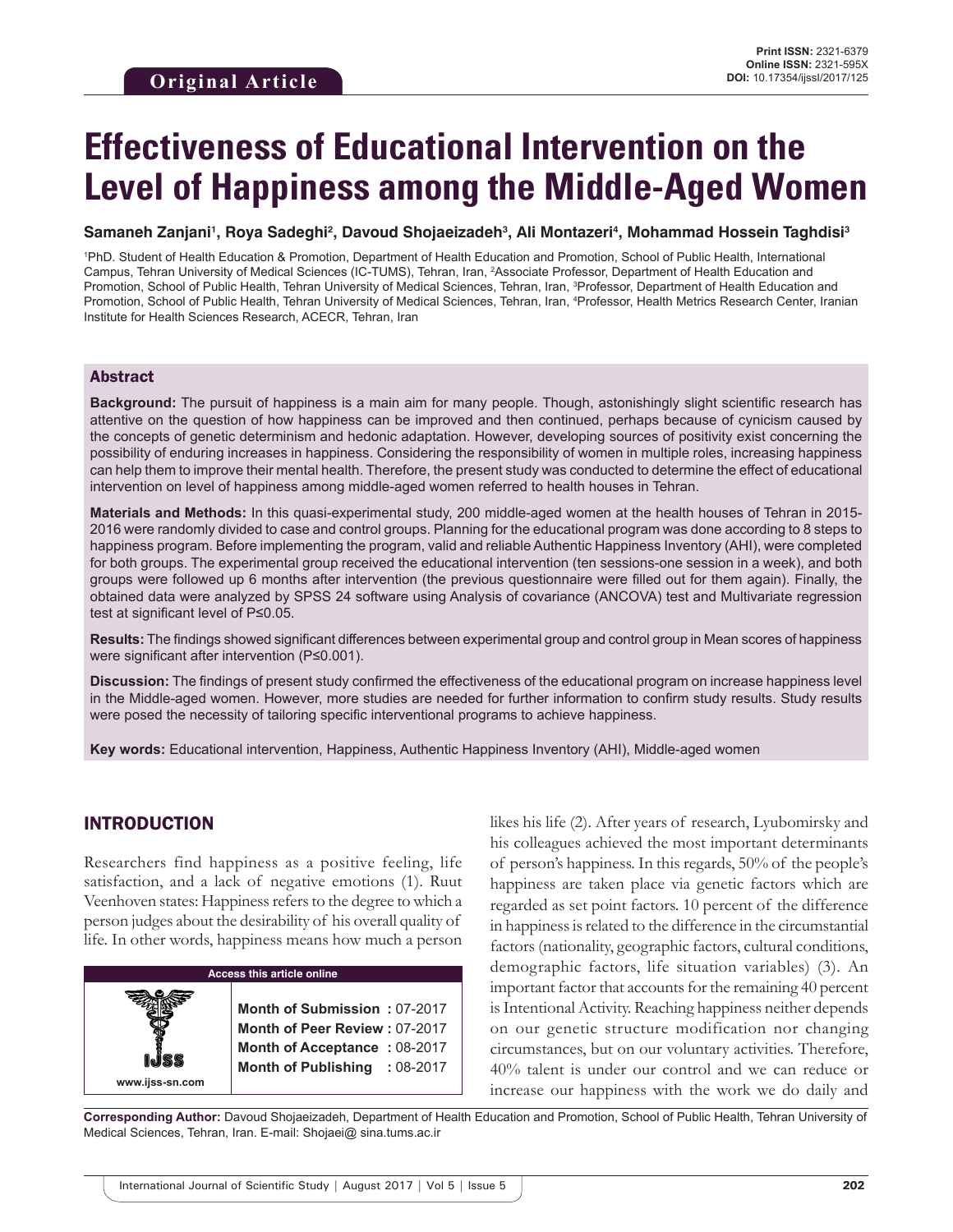the things we think of. This is good news and it means that we can live happier by doing some solutions (3, 4). The most important step in achieving happiness is the maintenance of the body and mind. To achieve this, you need to consider the nutrition program, your sleep habits and your physical fitness. Further, do the exercises like Find a Meaning/Goal, Kindness and Altruism, Find Your Strengths and Solutions, Gratitude, Forgiveness, Mindfulness, Create Social Networks (5). Research shows a strong and positive relationship between happiness and the consumption of vegetables and fruits. People who consume fruits and vegetables each day are classified into very happy people (6, 7).

Physical activity reduces anxiety and stress and is one of the most effective ways to increase happiness (8). Participation in sports activities such as walking has a positive effect on individual health and psychological well-being (9). Studies show that we can keep our creativity happier and better by choosing natural environments (10, 11). Martin Seligman's research shows that happy people are very social, and their romantic relationships and other social relationships are stronger than others, and they are less alone than the other people. They are more outspoken and consistent and less nervous (12). In general, cheerful and better people will take care of themselves better. People who are happier with life (closely related to optimism) are more likely to go on a diet, do not smoke and exercise regularly. According to a research, happy people have better sleep than those who do not have good happiness. Optimists are actively engaged in avoiding bad events, while pessimists are passive (13). Considering the important role of Intentional Activity to achieve happiness and considering the limited studies conducted in Iran on ways to increase happiness and the role of educational interventions in this area, especially in women, and the need to look at a process to this phenomenon, This study was designed and conducted to evaluate the effectiveness of educational intervention on the level of happiness in middle aged women.

## MATERIALS AND METHODS

This study was quasi-experimental and case-control. The statistical society included the middle-aged women (people 40- 60 years old) at the health houses of 5 regions in Tehran, which were selected by draw. 10 health houses were randomly selected. In each region, members of one health house were randomly assigned to the case group and those of other health house were assigned to the control group. Sample size was calculated by the software Open Epi Version 3.01. To determine the appropriate sample size with power of 0.80 and a significance level of 0.050 using methods of Kelsey for case-control studies, so sample size was determined 95 for each group. In order to reach the required number of subjects, 210 volunteers entered the study, and in the end 200 remained. Data collection tool was Authentic Happiness Inventory (AHI). The questionnaire has 24 items and there are 5 sentences below each question, each one selects the best term that indicates his state of affairs during the last week. Each score is from 1 to 5. Score 5 represents the highest level of happiness. None of the items scored in reverse order. The minimum and maximum scores are 24 and 120, respectively. Alpha Cronbach: This tool has been designed by its designers to be 0.92. The questionnaire was returned by the research team in Persian language and used after determining the validity and reliability ((alpha  $=$  91) to conduct the study.

Questionnaire was filled out at two stages of pre-test and at the end of the six-month educational intervention in an interview in both groups of case and control. Prior to holding educational sessions, the researcher initially focused on providing educational content. The materials were collected using books and guidelines on how to get happiness and how to achieve it, interviewing some middle-aged women and paying attention to their needs and interviewing psychology professors and mental health professionals. Finally, the eight-step program for happiness which has been used in Australia was used as the basis for educational intervention (48). The program was localized according to the social, cultural and religious context of Iran. Based on the changes that were made with the opinion of five mental health professionals, educational content was developed based on this program. Educational intervention was carried out for 10 weeks (one session per week). Mean duration of each session was 75 minutes (ranging 60-90 minutes). The headings of the curriculum were determined for each session and included subjects like introduction to happiness, the role of nutrition, physical activity and laughter therapy in rising happiness, introduction to the role of social support and create social networks as an important element in spiritual strengthening. Practice random acts of kindness and gratitude, learning forgiveness, finding strengths and solutions. Introduce mindfulness, relaxation behaviors and respiratory exercises as a perfect way to reach peace. At the end, reflecting, reviewing and renewing this journey.

Educational pamphlets about introduction to happiness, ways to increase it were prepared. Lecture and Q and A sessions were held to increase participants' knowledge. Group discussion about happiness and positive experiences after practicing mindfulness, deep breathing and writing the letters of gratitude and forgiveness were held to change their attitude. In addition, participants shared their positive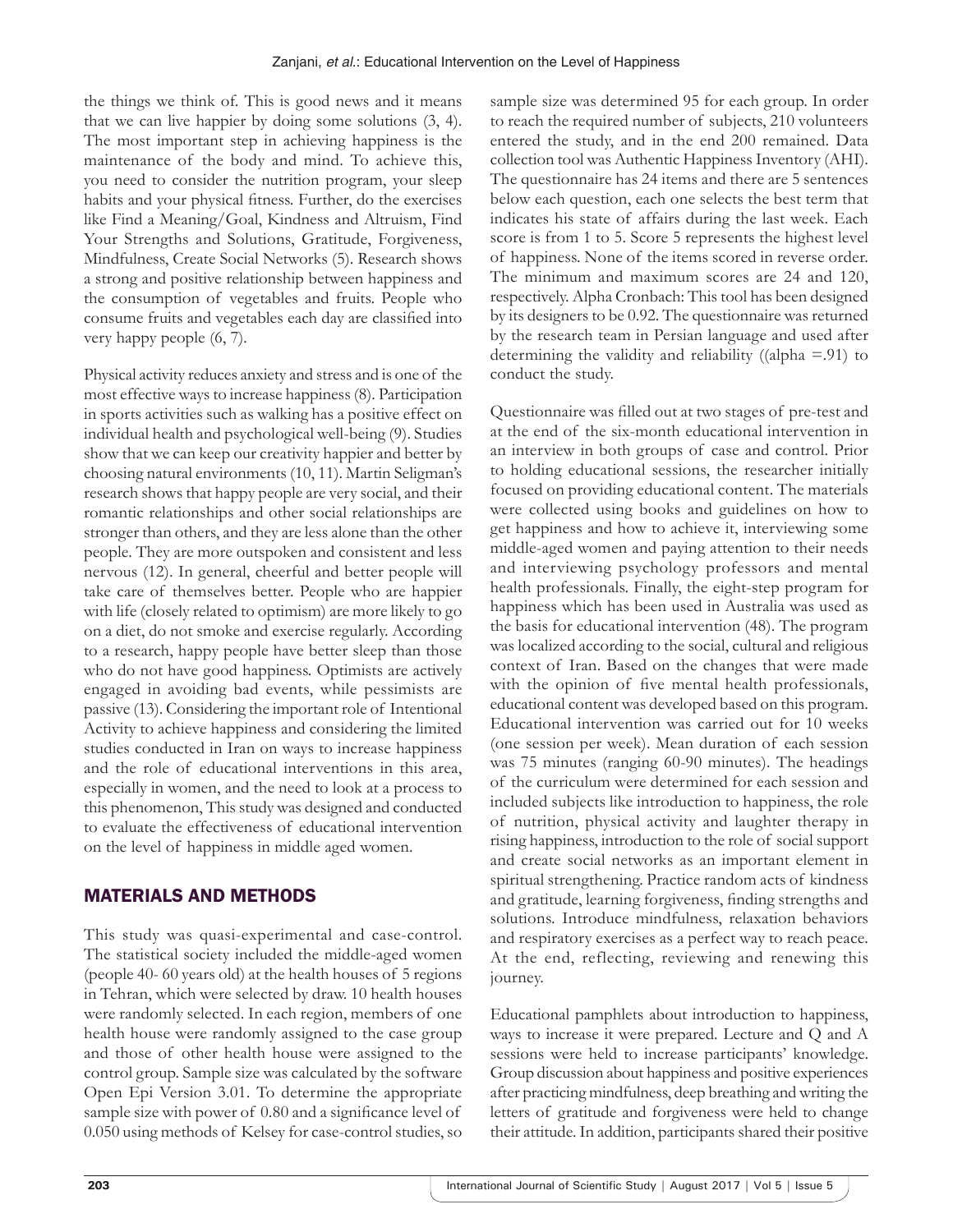experiences at the beginning of each session in order to experience and reinforce replacement for others. Moreover, friends and family members were allowed to attend educational sessions and one session was held for Q and A with families and friends in order to increase their support.

After executing educational program, the effect of this program was evaluated on happiness level. The collected data were analyzed by descriptive statistics (tables, mean, median….), analytic statistics using SPSS 24 software. To analyze the happiness before and after the intervention, analysis of covariance (ANCOVA) test was used and the multivariate regression test was used to investigate the relationship between happiness and demographic factors.

## RESULTS

Mean age of women in the case group and the control group was 50.27, and 50.41 years, respectively. Totally, both groups were similar in background characteristics. Statistical tests did not find any differences between the two groups [Table 1].

Before intervention, mean happiness score was 68.61±9.81, and 68.54±10.18 in the case and the control group, respectively. The difference was not significant. After intervention, mean happiness score in the case group reduced to 69.27±9.61 analysis of covariance (ANCOVA) test showed a significant difference between the two groups (P<0.001) [Table 2].

In order to assess relationship between Happiness and demographic factors Multivariate regression analysis was utilized. Study results were revealed, there were significant association between Happiness, age, Chronic disease and Educational levels  $(p<0.001)$  [Table 3].

## **DISCUSSION**

Study results revealed a weak relationship between Happiness and demographic factors. With increasing age, the average score in happiness decreases. research by Baetschmann(2015) in Germany indicated that life satisfaction and happiness reduce in middle-aged people and till 55 years old, but happiness increases after middleaged people and reaches to peak till 70 years old (14).

To analyze the happiness before and after the intervention, analysis of covariance (ANCOVA) test was used and the multivariate regression test was used to investigate the relationship between happiness and demographic factors. Research by Cooper et al 2011 also found that people living with their husbands in the 1970s are happier than

#### **Table 1: Demographic variables and the women health related characteristics**

| <b>Variable</b>           | <b>Percent</b> |             |  |  |
|---------------------------|----------------|-------------|--|--|
|                           | Case $(\%)$    | Control (%) |  |  |
| Age groups                |                |             |  |  |
| 40-47years                | 36             | 33          |  |  |
| 48-54years                | 35             | 34          |  |  |
| 55-60years                | 29             | 33          |  |  |
| Marital status            |                |             |  |  |
| Single                    | 6              | 6           |  |  |
| Married                   | 83             | 84          |  |  |
| Widow                     | 5              | 7           |  |  |
| Divorced                  | 6              | 3           |  |  |
| Chronic disease           |                |             |  |  |
| Disease                   | 38             | 40          |  |  |
| No disease                | 62             | 60          |  |  |
| <b>Educational levels</b> |                |             |  |  |
| Less than diploma         | 9              | 11          |  |  |
| Diploma                   | 35             | 37          |  |  |
| Associated diploma        | 24             | 24          |  |  |
| <b>Bachelor</b>           | 26             | 24          |  |  |
| Master&upper              | 6              | 4           |  |  |

#### **Table 2: Result of analysis of covariance**

|                  | Sum of<br><b>Squares</b> | Df  | <b>Mean</b><br>square    | F      | Sia.     | <b>Observed</b><br>power a |
|------------------|--------------------------|-----|--------------------------|--------|----------|----------------------------|
| <b>Happiness</b> | 19364.429                | 1   | 19364.429 19596.05 0.001 |        |          | 1.000                      |
| Groups           | 13.045                   |     | 13.045                   | 13 201 | $0.001*$ | 0.951                      |
| Error            | 194 671                  | 197 | 0.988                    |        |          |                            |
| Total            | 971224.000 200           |     |                          |        |          |                            |

a. Computed using alpha=0.05

#### **Table 3: Correlation between happiness with demographic factors**

| <b>Happiness</b> | Aae      | <b>Marital status</b> | <b>Educational</b><br>levels | <b>Chronic</b><br>disease |
|------------------|----------|-----------------------|------------------------------|---------------------------|
|                  | $-0.125$ | 0.055                 | 0.385                        | $-0.359$                  |
| Р                | $0.039*$ | 0.315                 | $0.001*$                     | $0.001*$                  |
|                  |          | __                    |                              |                           |

\*Significant at 0.05 by Pearson correlation coefficient

other age groups (15). Given the fact that in the present study, middle-aged people were evaluated, the results with this research are consistent. Also, Frijters, Beatton (2012) stated that, given the economic conditions, happiness is at the lowest level until the age of 50, then it increases to 60 and decreases again in aging (16). Lacey et al (2006) concluded that individuals with a higher age would be less likely to have happiness, but the results of self-reporting of these individuals about happiness show a higher level of happiness in the elderly (17). In the present study, correlation analysis using Pearson correlation coefficient showed that there is a reverse correlation between happiness and chronic disease, so that the average score of happiness decreases with chronic disease. This finding is fully consistent with the research by Liu et al (2016).